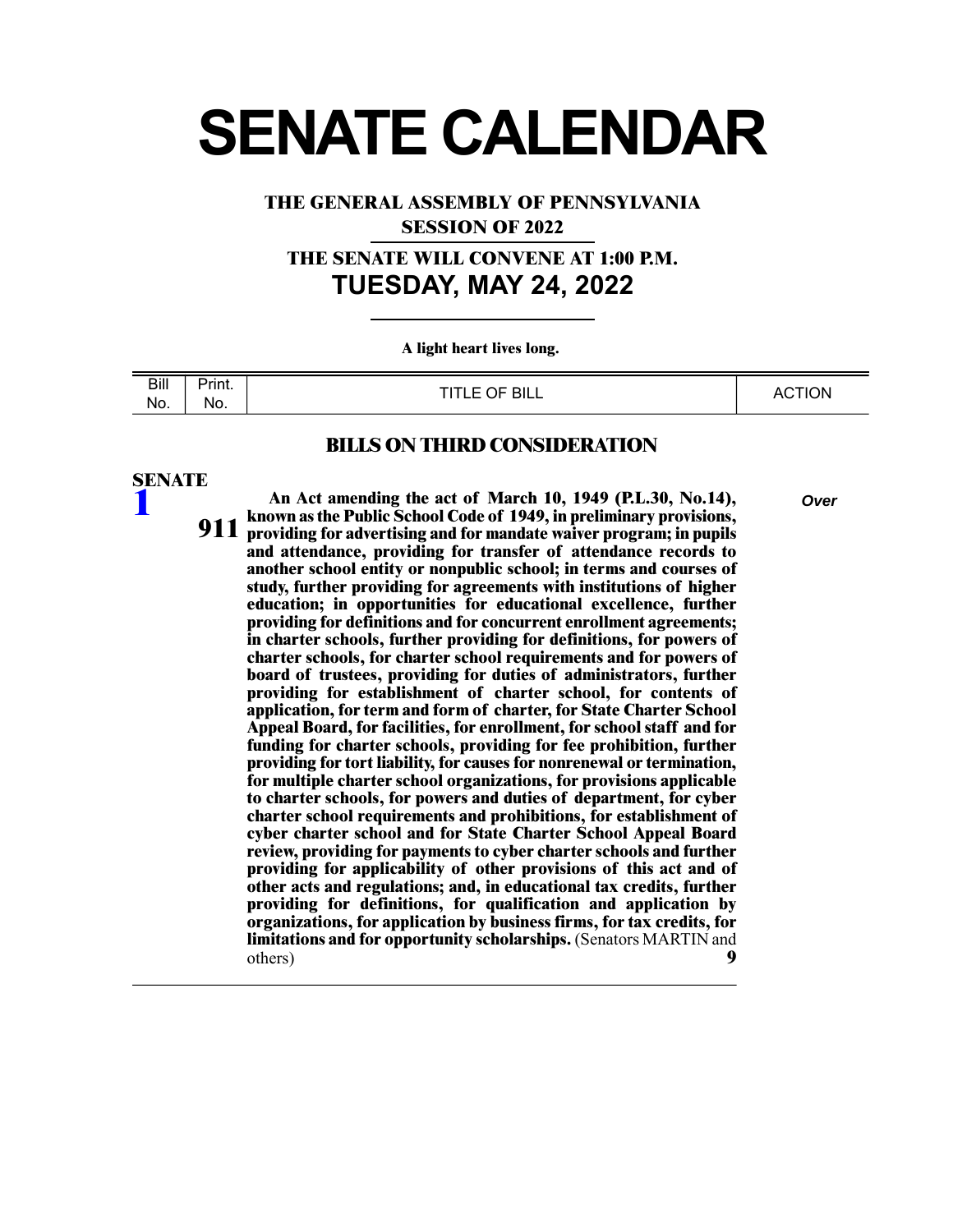| <b>SENATE</b><br>137 | <b>110</b> | An Act amending Title 42 (Judiciary and Judicial Procedure)<br>of the Pennsylvania Consolidated Statutes, in budget and finance,<br>establishing the Drug Recognition Expert Training Fund. (Senators<br>HUTCHINSON and others)<br>10                                                                                                                                                                           | Table & Off<br>Table |
|----------------------|------------|-----------------------------------------------------------------------------------------------------------------------------------------------------------------------------------------------------------------------------------------------------------------------------------------------------------------------------------------------------------------------------------------------------------------|----------------------|
| <b>SENATE</b><br>322 | <b>330</b> | An Act amending the act of June 3, 1937 (P.L.1333, No.320),<br>known as the Pennsylvania Election Code, in voting by qualified<br>absentee electors, further providing for canvassing of official<br>absentee ballots and mail-in ballots. (Senators J. WARD and<br>others)<br>4                                                                                                                                | Over                 |
| <b>SENATE</b><br>358 |            | An Act amending the act of May 9, 2018 (P.L.118, No.24),<br>known as the Maternal Mortality Review Act, further providing<br>404 for confidentiality and protection of collected data, proceedings<br>and activities. (Senators SCHWANK and others)                                                                                                                                                             | Over                 |
| <b>SENATE</b><br>457 | 488        | A Joint Resolution proposing integrated amendments to the<br>Constitution of the Commonwealth of Pennsylvania, further<br>providing for qualifications of Governor, Lieutenant Governor and<br>Attorney General and for disqualification for offices of Governor,<br>Lieutenant Governor and Attorney General. (Senators BAKER and<br>others)<br>5                                                              | Over                 |
| <b>SENATE</b><br>573 | 612        | An Act amending the act of June 3, 1937 (P.L.1333, No.320),<br>known as the Pennsylvania Election Code, in district election<br>officers, further providing for appointment of watchers; and, in<br>penalties, further providing for refusal to permit overseers, watchers,<br>attorneys or candidates to act and for hindering or delaying<br><b>performance of duty.</b> (Senators MASTRIANO and others)<br>9 | Over                 |
| <b>SENATE</b><br>597 | 1579       | An Act amending Title 27 (Environmental Resources) of the<br>Pennsylvania Consolidated Statutes, providing for water and<br>wastewater asset management plans. (Senators STEFANO and<br>x<br>others)                                                                                                                                                                                                            | Over                 |
| <b>SENATE</b><br>622 | 779        | An Act amending Title 71 (State Government) of the<br>Pennsylvania Consolidated Statutes, in preliminary provisions<br>relating to retirement for State employees and officers, further<br>providing for definitions. (Senators PITTMAN and others)                                                                                                                                                             | Run                  |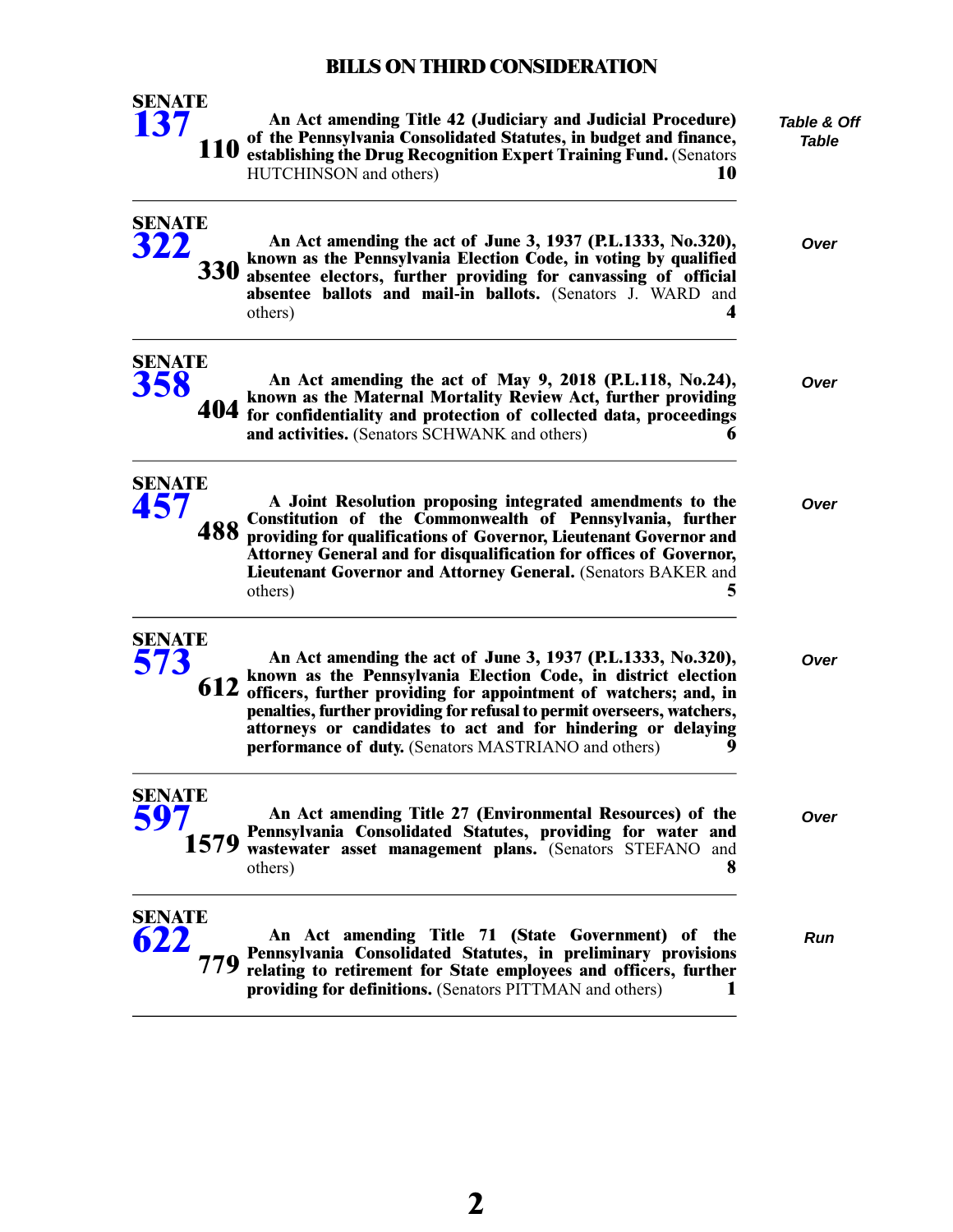

**HOUSE [723](/cfdocs/billinfo/billinfo.cfm?syear=2021&sind=0&body=H&type=B&bn=723)**

**An Act amending Title 75 (Vehicles) of the Pennsylvania** *Over* **Consolidated Statutes, in financial responsibility, further providing for definitions, for availability, scope and amount of coverage, for request for lower limits of coverage, for coverages in excess of required amounts, for stacking of uninsured and underinsured benefits and option to waive, for notice of available benefits and limits and for availability of uninsured, underinsured, bodily injury liability and property damage coverages and mandatory deductibles.** (Senators PITTMAN and others) **3**

*Table & Off Table*

| ,,, |                                                                                                                                             |
|-----|---------------------------------------------------------------------------------------------------------------------------------------------|
|     | An Act amending the act of December 18, 2001 (P.L.949,<br>No.114), known as the Workforce Development Act, further                          |
|     | $2193$ providing for title of act; in preliminary provisions, further providing                                                             |
|     | for declaration of policy, for definitions and for lobbying; in board,                                                                      |
|     | further providing for establishment, for membership, for conflicts                                                                          |
|     | of interest, for plan, functions and responsibilities and for State<br>performance management system and providing for performance          |
|     | accountability system; in local workforce investment areas and                                                                              |
|     | boards, further providing for establishment, for membership, for<br>conflicts of interest, for plan, functions and responsibilities and for |
|     | local performance measures; in critical job training grants, further                                                                        |
|     | providing for purpose, for definitions, for program operation and                                                                           |
|     | for grants; in workforce leadership grants, further providing for                                                                           |
|     | innovative programs; in industry partnerships, further providing                                                                            |
|     | for definitions, for industry clusters, for grant program operation,                                                                        |
|     | for interdepartmental cooperation and for industry and labor market<br>research and providing for dissemination of industry and labor       |
|     | market research to educational institutions; in miscellaneous                                                                               |
|     | provisions, further providing for construction; and making editorial                                                                        |
|     | changes. (Representatives MIZGORSKI and others)<br>9                                                                                        |
|     |                                                                                                                                             |

| SENATE |  |
|--------|--|
|        |  |
|        |  |

**SENATE [775](/cfdocs/billinfo/billinfo.cfm?syear=2021&sind=0&body=S&type=B&bn=775)**

**An Act amending the act of February 14, 2008 (P.L.6, No.3),** *Over* **known as the Right-to-Know Law, in procedure, further providing for exceptions for public records.** (Senators COSTA and others) 9

**An Act amending the act of June 2, 1915 (P.L.736, No.338),** *Over* **known as the Workers' Compensation Act, in interpretation and definitions, further providing for definitions; and, in liability and compensation, further providing for compensation for post-traumatic stress injury.** (Senators BARTOLOTTA and others) **1 913**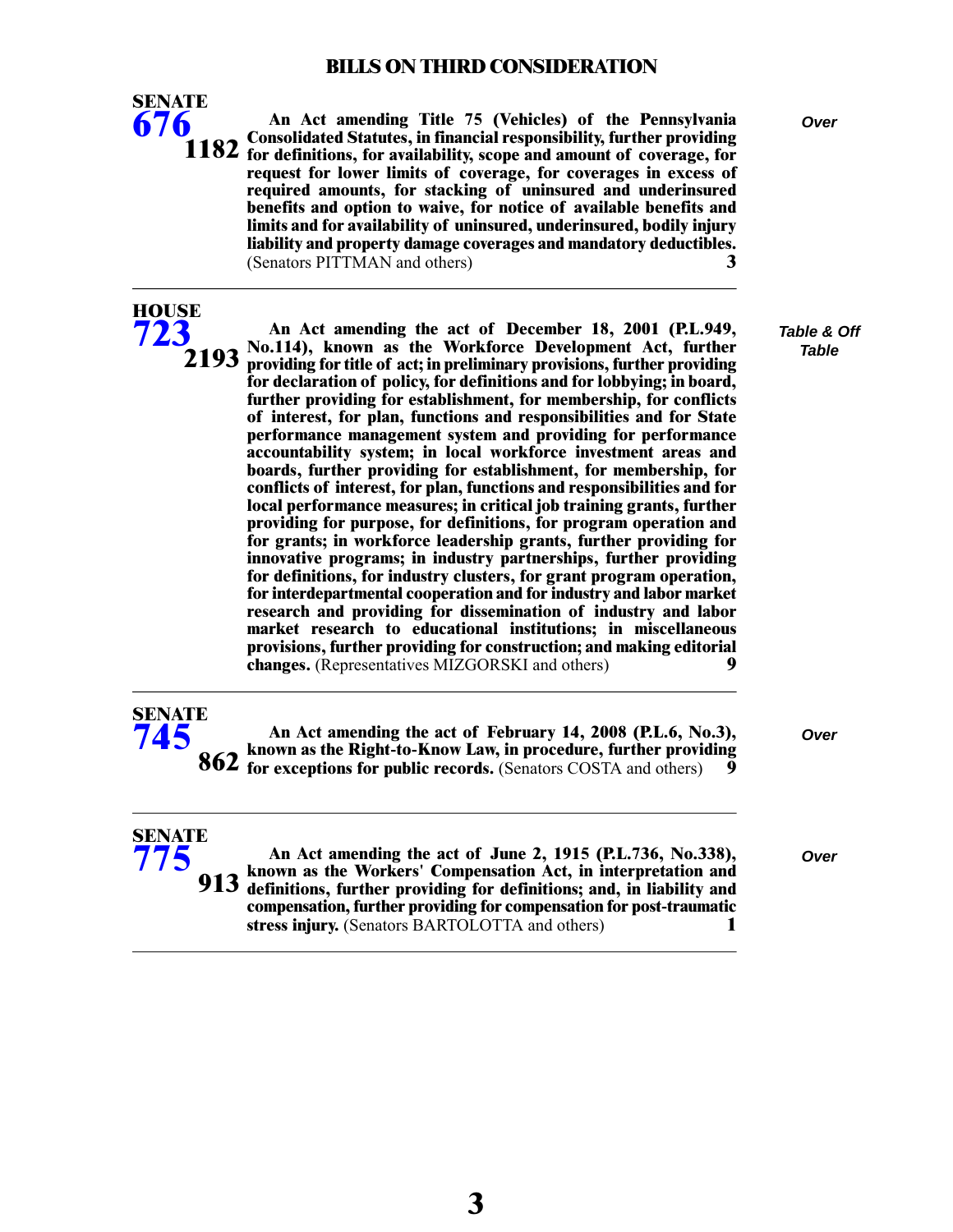

**SENATE [862](/cfdocs/billinfo/billinfo.cfm?syear=2021&sind=0&body=S&type=B&bn=862)**

**SENATE [871](/cfdocs/billinfo/billinfo.cfm?syear=2021&sind=0&body=S&type=B&bn=871)**

**[960](/cfdocs/billinfo/billinfo.cfm?syear=2021&sind=0&body=S&type=B&bn=960)**

**1249**

**An Act amending the act of May 16, 1923 (P.L.207, No.153),** *Over* **referred to as the Municipal Claim and Tax Lien Law, further providing for municipal claims first lien, cities of first class, docketing, judgment and execution, for cities of the first class, recovery of judgment and sale free from claims, for redemption and for rule to show cause, decree, service and notice and providing disposition of property in cities of the second class.** (Senators FONTANA and others) **1 996**

**An Act amending the act of June 3, 1937 (P.L.1333, No.320),** *Over*

**known as the Pennsylvania Election Code, in primary and election expenses, further providing for residual funds.** (Senators COSTA and others) **10 1062**

**An Act amending Title 23 (Domestic Relations) of the** *Over* **Pennsylvania Consolidated Statutes, in child protective services, further providing for definitions, for mandatory reporting and postmortem investigation of deaths, for establishment of Statewide database, for access to information in Statewide database, for information in Statewide database, for disposition and expunction of unfounded reports and general protective services reports, for disposition of founded and indicated reports, for expunction of information of perpetrator who was under 18 years of age when child abuse was committed and for release of information in confidential reports, providing for exchange of information for placement, further providing for amendment or expunction of information, for investigating performance of county agency, for employees having contact with children and adoptive and foster parents, for audits by Attorney General, for reports to Governor and General Assembly, for penalties, for services for prevention, investigation and treatment of child abuse, for reports to department and coroner, for investigation of reports, for voluntary or court-ordered services and findings of child abuse and for evidence in court proceedings; and making editorial changes.** (Senators J. WARD and others) WARD and others) **4**

| <b>HOUSE</b><br>889  | An Act amending the act of May 22, 1951 (P.L.317, No.69),<br>880 known as The Professional Nursing Law, further providing for<br>880 examinations and certificates. (Representatives B. MILLER and<br>others) |     |
|----------------------|---------------------------------------------------------------------------------------------------------------------------------------------------------------------------------------------------------------|-----|
| <b>SENATE</b><br>060 | An Act amending Title 3 (Agriculture) of the Pennsylvania                                                                                                                                                     | Run |

**Consolidated Statutes, in food protection, providing for frozen dessert safety; and making a related repeal.** (Senators J. WARD and others) **1**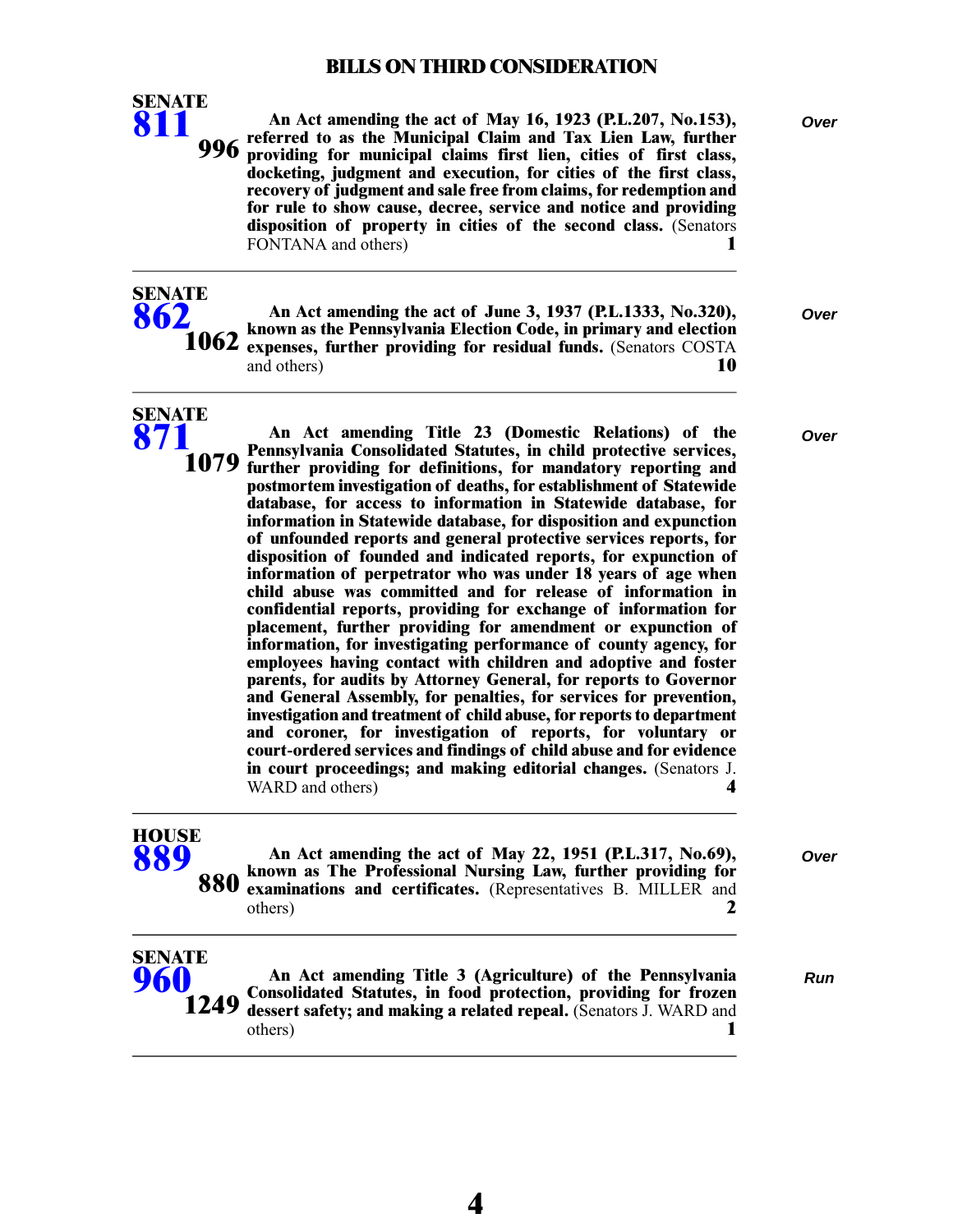

**An Act establishing the Women, Infants and Children State** *Over* **Advisory Board.** (Senators SCHWANK and others) **4** 

| <b>SENATE</b>                      | An Act amending Title 11 (Cities) of the Pennsylvania<br><b>Consolidated Statutes, further providing for preliminary provisions</b><br>1301 and providing for city classification. (Senators SCHWANK and<br>others)<br>6                                                                                            | Over |
|------------------------------------|---------------------------------------------------------------------------------------------------------------------------------------------------------------------------------------------------------------------------------------------------------------------------------------------------------------------|------|
| HOUSE                              | An Act providing for access to long-term care facilities for<br>members of the clergy, for additional safety requirements for<br>1617 residents, for suspension of access for members of the clergy and<br>for personal protective equipment for members of the clergy.<br>(Representatives DAVANZO and others)     | Over |
| <b>SENATE</b><br>1038              | An Act amending the act of May 31, 1945 (P.L.1198, No.418),<br>known as the Surface Mining Conservation and Reclamation Act,<br>1359 further providing for land reclamation financial guarantees; and<br>making an inconsistent repeal. (Senators STEFANO and others)                                               | Run  |
| SENATE<br>058<br>1393              | An Act amending the act of May 1, 1933 (P.L.103, No.69),<br>known as The Second Class Township Code, in auditors and<br>accountants, further providing for auditor's compensation. (Senators<br>PITTMAN and others)                                                                                                 | Over |
| <b>SENATE</b><br><b>94</b><br>1419 | An Act amending Title 75 (Vehicles) of the Pennsylvania<br><b>Consolidated Statutes, in motor carrier safety, repealing provisions</b><br>relating to findings and declaration of policy and further providing<br>for definitions and for Motor Carrier Safety Advisory Committee.<br>(Senators GEBHARD and others) | Over |
| SENATE<br>163                      | An Act amending the act of August 26, 1971 (P.L.351, No.91),<br>known as the State Lottery Law, in State lottery, further providing<br>1509 for definitions and providing for disclosure of certain prizewinner<br><b>identities.</b> (Senators YUDICHAK and others)                                                | Run  |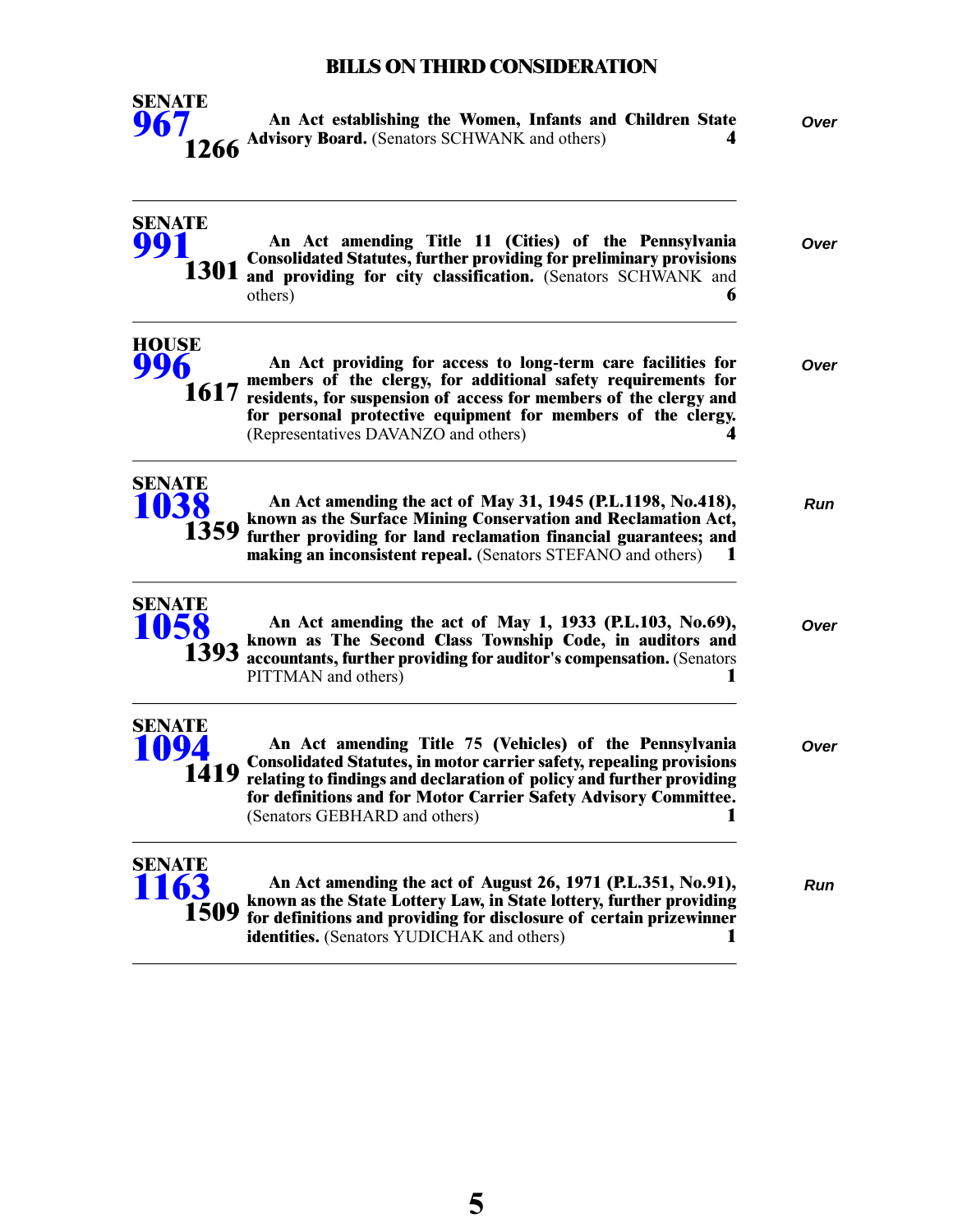

**An Act designating a portion of State Route 2038, also known** *Run* **as County Line Road, from Meetinghouse Road to Blair Mill Road in Bucks County as the U.S. Air Force Major James Doherty 3125 Memorial Highway; designating a portion of State Route 2038, also known as County Line Road, from Meetinghouse Road to Blair Mill Road in Bucks County as the U.S. Air Force Major James Doherty Memorial Highway; designating a bridge, identified as Bridge Key 35000, on that portion of State Route 2040 in Bentleyville Borough, Washington County, as the Mrs. Madeline Finney Memorial Bridge; designating a bridge, identified as Bridge Key 19557, on that portion of Pennsylvania Route 36 over the Redbank Creek, Brookville Borough, Jefferson County, as the CPT Raymond Harry "Bud" Hetrick Memorial Bridge; designating a bridge, identified as Bridge Key 19033, on that portion of northbound State Route 119 over State Route 286 in White Township, Indiana County, as the Specialist Five Timothy Rice Memorial Bridge; designating a bridge, identified as Bridge Key 39537, on that portion of State Route 1005 over a tributary of Crooked Creek, Rayne Township, Indiana County, as the Sergeant Charles R. Learn Memorial Bridge; designating the portion of State Route 2004, also known as North Broad Street, within the Borough of Lansdale and Hatfield Township, Montgomery County, as the Dr. Frank Erdman Boston Memorial Highway; designating a bridge, identified as Bridge Key 57053, located over Dixon Run at the intersection of State Route 1012 to Pennsylvania Route 403 in Green Township, Indiana County, as the PVT William L. Hadden Memorial Bridge; designating a bridge, identified as Bridge Key 36020, on that portion on Pennsylvania Route 66, known as Main Street, over the Norfolk Southern Railway, City of Greensburg, Westmoreland County, as the Sergeant Richard Ivory Cullen Memorial Bridge; designating a bridge, identified as Bridge Key 19231, on that portion of State Route 1014 over the abandoned Conrail Railroad, Green Township, Indiana County, as the Carl E. Keith Memorial Bridge; designating the portion of Pennsylvania Route 309 from the intersection with Pennsylvania Route 29 in Monroe Township, Wyoming County, to the intersection with State Route 1026 in Dallas Township, Luzerne County, as the Kunkle Firefighter Edward L. Nulton, Sr., Memorial Highway; designating a bridge, identified as Bridge Key 41272, on that portion of Pennsylvania Route 286 over Crooked Creek, Rayne Township, Indiana County, as the Sergeant First Class Randy McCaulley Memorial Bridge; designating a bridge, identified as Bridge Key 45531, carrying Pennsylvania Route 879 over the West Branch Susquehanna River, Lawrence Township, Clearfield County, as the Gerald "Jerry" Confer Memorial Bridge; designating a bridge, identified as Bridge Key 13321, located on State Route 3021, also known as Geneva Road, over the Conneaut Outlet, Union Township, Crawford County, as the Trooper John W. Marin Memorial Bridge; designating a bridge, identified as Bridge Key 43235, on that portion of State Route 2012 over Alloway Creek, Mount Joy and Germany Townships, Adams County, as the Michael Dillman Memorial Bridge; designating a bridge, identified as Bridge Key 8639, carrying State Route 3024, also known as Ragers Hill Road, over State Route 2006, Norfolk Southern Railroad, and the South Fork Branch Little Conemaugh River in Croyle Township, Cambria County, as**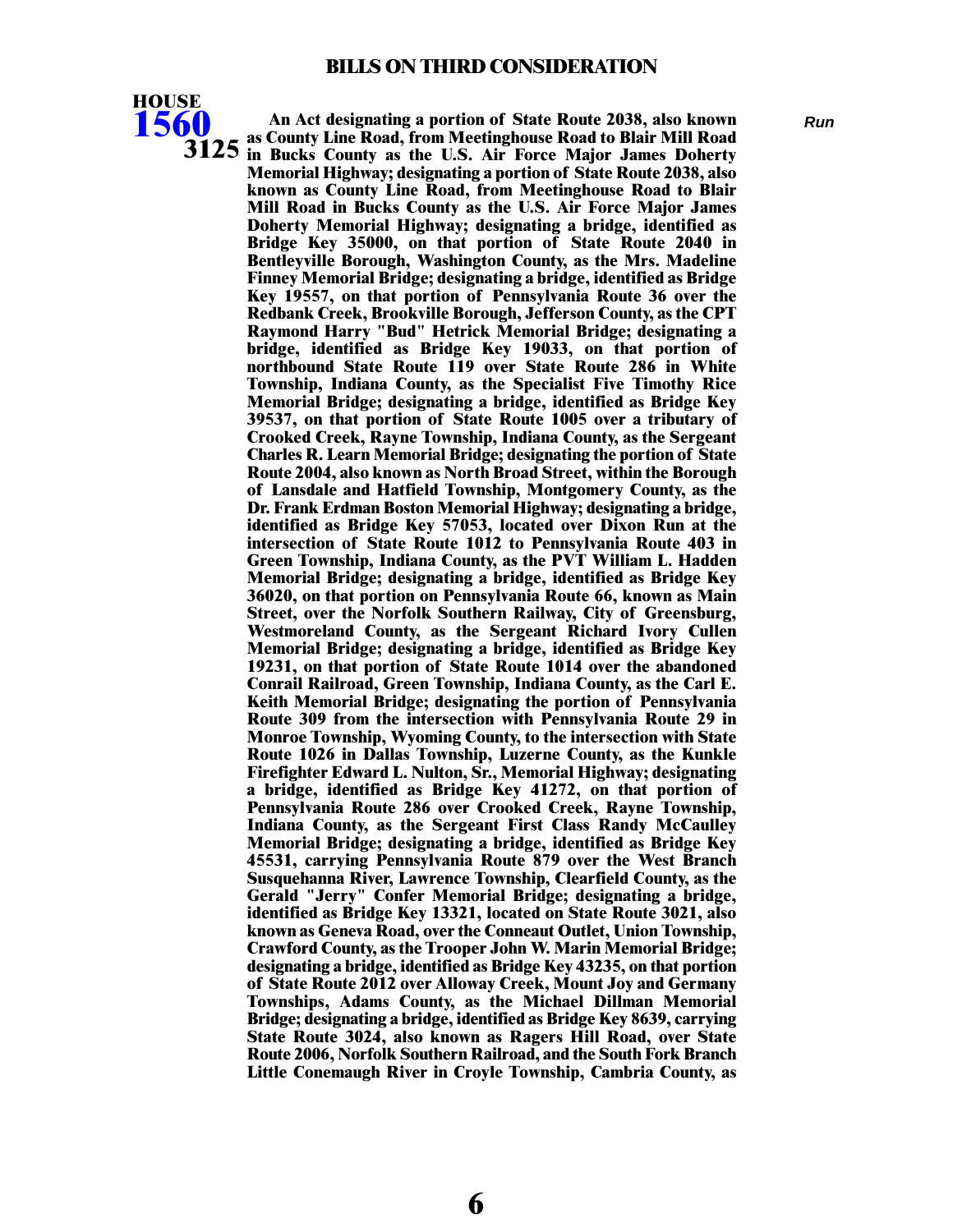#### **[ CONTINUATION OF HOUSE BILL 1560 ]**

**the PFC Donald E. Hunter, USMC Memorial Bridge; designating a bridge, identified as Bridge Key 8672, on that portion of State Route 3045 over the South Branch Blacklick Creek, Vintondale Borough, Cambria County, as the John "Sonny" Kuhar, Jr., Memorial Bridge; designating a bridge, identified as Bridge Key 45635, on that portion of State Route 1036 over Howells Run at Lake Rowena, Ebensburg Borough, Cambria County, as the Ross W. Dixon Memorial Bridge; designating a bridge, identified as Bridge Key 8604, on that portion of State Route 2014 over U.S. 22, Cambria County, as the Sheriff Bob Kolar, Sr., Memorial Bridge; designating a portion of Pennsylvania Route 322 from the intersection with County Line Lane to the intersection with Pennsylvania Route 117 through Campbelltown in South Londonderry Township, Lebanon County, as the Commissioner William E. Ames Memorial Highway; designating the portion of U.S. Route 19 between Ivory Avenue and Cemetery Lane in Ross Township, Allegheny County, as the Chief Vernon Moses Memorial Highway; designating a bridge, identified as Bridge Key 8360, on that portion of Pennsylvania Route 36 over Clearfield Creek, Ashville Borough, Cambria County, as the Francis and Robert Zerbee Memorial Bridge; designating a portion of Harvey Run Road between State Route 2004 in New Sewickley Township to Pennsylvania Route 65 in Freedom Borough, Beaver County, as the Army Sergeant Joshua James Rimer Memorial Road; designating a bridge, identified as Bridge Key 7890 on that portion of Pennsylvania Route 108 in Worth Township, Butler County, spanning Interstate 79 as the Veterans of Slippery Rock Bridge; designating the interchange of U.S. Route 119 with U.S. Route 422 in White Township, Indiana County, as the Lieutenant Colonel William A. Rush III Memorial Interchange; designating the interchange located on I-279 at Camp Horne Road in Ohio Township, Allegheny County, as the Scott F. Hirsh Memorial Interchange; designating a portion of Pennsylvania Route 104, from the southern border of the Borough of Middleburg to the northern border of the Borough of Middleburg, Snyder County, as the Chief of Police Tony M. Jordan Memorial Highway; designating the interchange of Interstate 276, also known as the Pennsylvania Turnpike, with Pennsylvania Route 611, known as Exit 343, and the Willow Grove Interchange in Upper Moreland Township, Montgomery County, as the Senator Stewart J. Greenleaf Memorial Interchange; designating a bridge, identified as Bridge Key 4142, carrying State Route 1001 over the Dunning Creek in the Borough of Bedford, Bedford County, as the CPL William Glen Imler Memorial Bridge; designating a portion of State Route 2044, also known as Brierly Lane, between Homestead-Duquesne Road and Interboro Avenue in West Mifflin Borough, Allegheny County, as the Regis L. Stephenson Memorial Highway; designating the entire length of State Route 4010 in North Branch Township, Wyoming County, as the Joyce Maureen Steele Memorial Highway; designating a bridge, identified as Bridge Key 12165, carrying Pennsylvania Route 150 over the Bald Eagle Creek, in Bald Eagle Township, Clinton County, as the Colonel Henry Bossert Memorial Bridge; designating a portion of Pennsylvania Route 113 from its**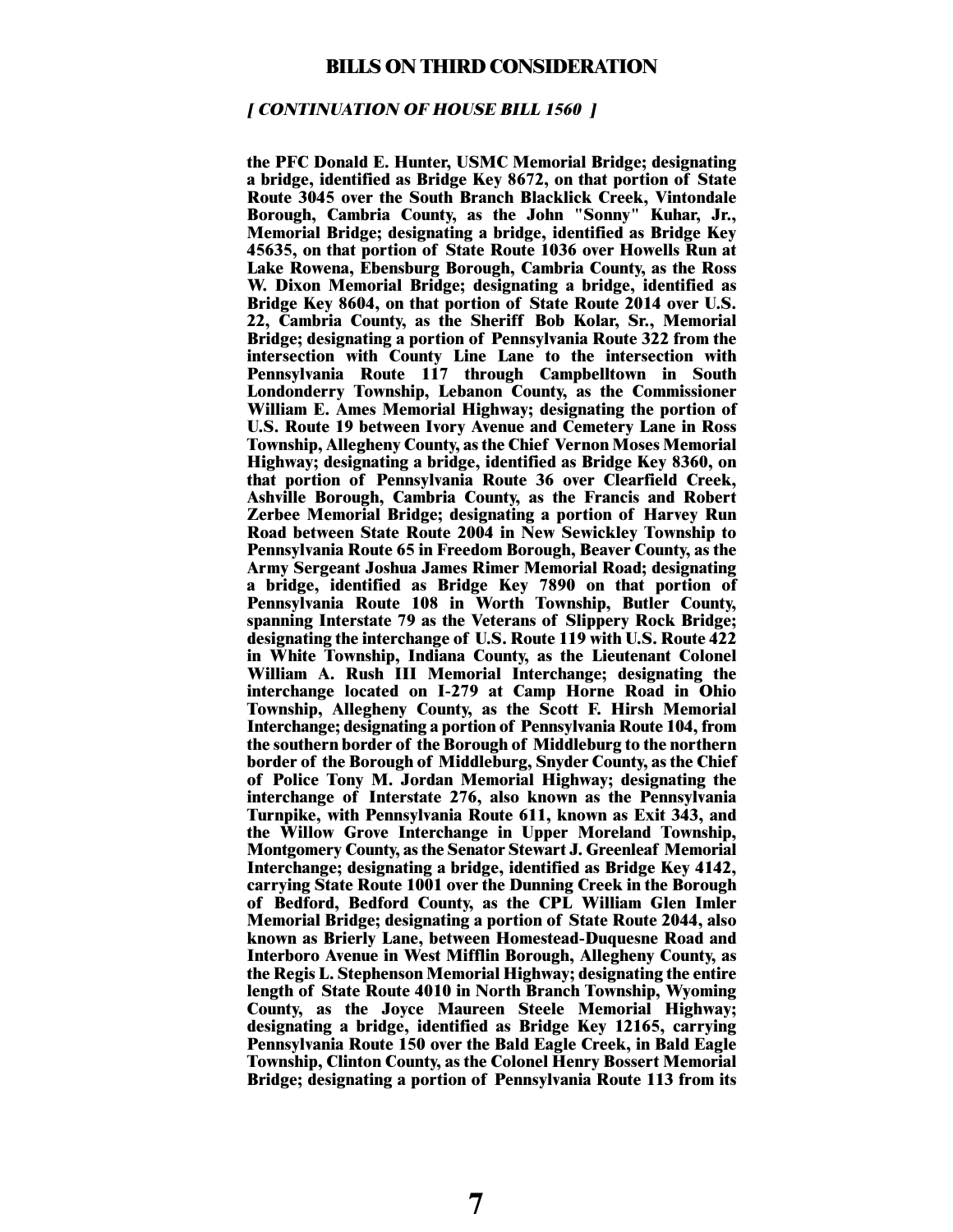#### **[ CONTINUATION OF HOUSE BILL 1560 ]**

**intersection with Schoolhouse Road, in Franconia Township, Montgomery County, and State Route 4027, also known as County Line Road, in Souderton Borough, Montgomery County, as the Honorable Robert W. Godshall Memorial Highway; designating a bridge, identified as Bridge Key 8517, carrying Pennsylvania Route 403 over the Stonycreek River in Ferndale Borough, Cambria County, as the Private First Class Lee David Meadows Memorial Bridge; designating a bridge, identified as Bridge Key 56645, carrying State Route 1045, also known as South 4th Street, over Cocalico Creek in the Borough of Denver, Lancaster County, as the John K. Weaver Memorial Bridge; designating a bridge, identified as Bridge Key 21481, carrying State Route 1051, also known as Main Street, over Little Cocalico Creek in the Borough of Denver, Lancaster County, as the Fichthorn and Marburger Memorial Bridge; designating a portion of State Route 2019, known as Nyes Road, from the intersection of Derry Street to the intersection of Union Deposit Road, in Swatara and Lower Paxton Townships, Dauphin County, as the Glenn A. Martin Memorial Highway; designating a bridge, identified as Bridge Key 25507, on that portion of State Route 3006 over the Kinzua Creek in the census-designated place of Westline, Lafayette Township, McKean County, as the Westline Veterans Memorial Bridge; designating a bridge on that portion of State Route 994 over the Blacklog Creek, Cromwell Township, Huntingdon County, as the Lieutenant Joseph O. Stevens Memorial Bridge; designating a portion of State Route 2009, also known as Byberry Road, between State Route 2040, also known as Warminster Road, and State Route 263, also known as Old York Road, in Hatboro Borough, Montgomery County, as the SPC John Kulick Memorial Highway; designating a portion of U.S. Route 11, also known as Main Street, from Segment 200, Offset 0000, to the intersection with Oak Street in Shickshinny Borough, Luzerne County, as the Honorable George C. Hasay Memorial Highway; designating a bridge, identified as Bridge Key 5786, carrying State Route 3013, known as Dunnings Highway, over South Poplar Run, in Greenfield Township, Blair County, as the Bryan T. "Chipper" Chamberlain Memorial Bridge; designating a bridge, identified as Bridge Key 20703, on State Route 1039, also known as Meredith Street, over Gordan Avenue and Lackawanna Avenue in Carbondale Township, Lackawanna County, as the Joseph Caviston Memorial Bridge; designating a bridge, identified by Bridge Key 19699, on that portion of State Route 2003 over Mahoning Creek in Big Run Borough, Jefferson County, as the SP4 James Wise, Jr., and PFC James Wingert USMC Memorial Bridge; designating a bridge, identified as Bridge Key 36313, carrying Pennsylvania Route 981, also known as Lloyd Avenue, over Loyalhanna Creek in Latrobe, Westmoreland County, as the Trooper Michael Stewart III Memorial Bridge; designating a bridge, identified as Bridge Key 11802, carrying State Route 3008 over Clearfield Creek, Beccaria Township, Clearfield County, as the Corporal Cecil J. Snyder Memorial Bridge; designating a bridge, identified as Bridge Key 41673, carrying Oakridge Drive (State Route 3102) over U.S. 219 in Richland Township, Cambria County, as the Cambria County Vietnam Veterans Memorial Bridge; designating the portion of**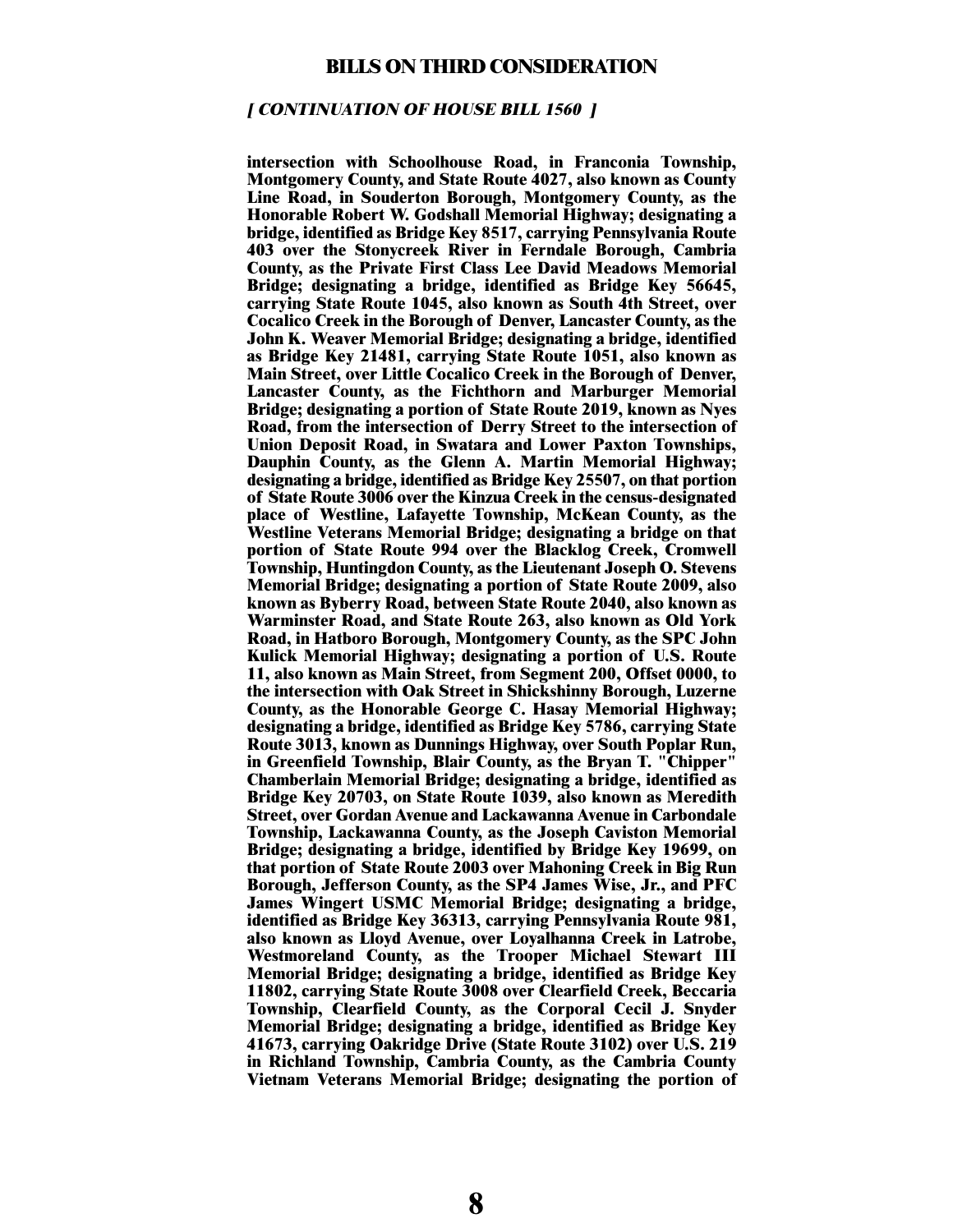#### **[ CONTINUATION OF HOUSE BILL 1560 ]**

**Interstate 76, also known as the Schuylkill Expressway, from Mile Marker 334.5 to Mile Marker 335.5 in Lower Merion Township, Montgomery County, as the Firefighter Thomas Royds Memorial Highway; designating a portion of Pennsylvania Route 72 from Segment 0010/Offset 0000 to Segment 0110/Offset 1330 in Cornwall Borough, Lebanon County, as the William G. Carpenter Highway; designating a bridge, identified as Bridge Key 46159, carrying Pennsylvania Route 36 on Charger Highway, Blair Township, Blair County, as the Corporal Ralph Hammel Memorial Bridge; designating a bridge, identified as Bridge Key 68510, carrying Pennsylvania Route 271 over Coal Pit Run in Blacklick Township, Cambria County, as The Lazendorfer Brothers Memorial Bridge; designating the portion of State Route 1020, also known as Lawrence Road, between Springhouse Road and Parkway Avenue in Marple Township, Delaware County, as the Richard Paul Memorial Highway; designating a bridge, identified as Bridge Key 68360, carrying State Route 2025, also known as Bristol Road, over U.S. Route 1 in Bensalem Township, Bucks County, as the PFC Robert Joseph Morris Memorial Bridge; designating a bridge, identified as Bridge Key 67570, carrying State Route 2006, also known as New Falls Road, over the Pennsylvania Turnpike in Bristol Township, Bucks County, as the PFC Hopson Covington Memorial Bridge; designating a bridge, identified as Bridge Key 7278, carrying State Route 2043, also known as Brownsville Road, over Neshaminy Creek in Lower Southampton Township, Bucks County, as the PFC George Raymond Huntzinger Memorial Bridge; designating a bridge, identified as Bridge Key 46778, carrying State Route 3012, also known as New Baltimore Road, over Raystown Branch Juniata River in Juniata Township, Bedford County, as the Army Specialist Four Harold Phillip Grasser Memorial Bridge; designating a bridge, identified as Bridge Key 3937, carrying Pennsylvania Route 26 over Yellow Creek in Everett Borough, Bedford County, as the PFC James E. Williams Memorial Bridge; designating a bridge, identified as Bridge Key 45676, carrying Pennsylvania Route 26 over Bloody Run in Hopewell Township, Bedford County, as the Colonel Joseph M. Stine Memorial Bridge; and designating a portion of Pennsylvania Route 50 in Mount Pleasant Township, Washington County, identified as Segment 210-220, as the Corporal Brady Clemens Paul Memorial Highway; and making related repeals.** (Representatives STEPHENS and others) **1**



**An Act amending the act of June 3, 1937 (P.L.1333, No.320),** *Over* **known as the Pennsylvania Election Code, in ballots, further providing for number of ballots to be printed and specimen ballots.** (Representatives WARNER and others) **5**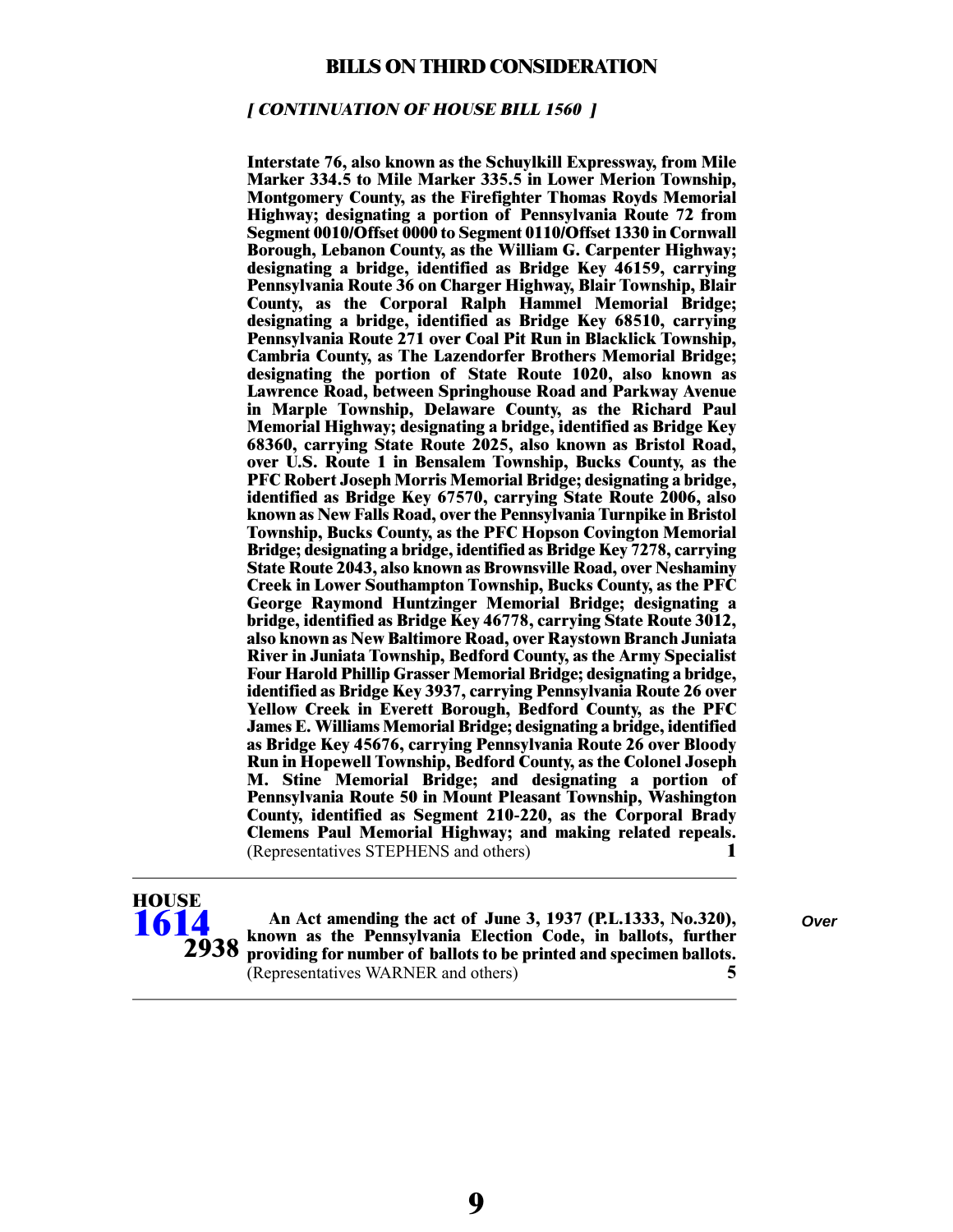

**An Act amending the act of March 10, 1949 (P.L.30, No.14),** *Over* **known as the Public School Code of 1949, in duties and powers of boards of school directors, further providing for temporary emergency provisions.** (Representatives SONNEY and others) **2**

| <b>HOUSE</b><br>1849         | An Act amending the act of February 19, 1980 (P.L.15, No.9),<br>known as the Real Estate Licensing and Registration Act, in<br>2092 definitions, further providing for definitions; and, in powers and<br>duties of the State Real Estate Commission - general, further<br>providing for continuing education. (Representatives POLINCHOCK<br>3<br>and others)                              | Over  |
|------------------------------|---------------------------------------------------------------------------------------------------------------------------------------------------------------------------------------------------------------------------------------------------------------------------------------------------------------------------------------------------------------------------------------------|-------|
| <b>HOUSE</b><br>2051<br>2366 | An Act authorizing the Department of General Services, with<br>the approval of the Department of Military and Veterans Affairs<br>and the Governor, to grant and convey to the Borough of West<br>Pittston certain lands, buildings and improvements situate in the<br>Borough of West Pittston, Luzerne County; and making a related<br><b>repeal.</b> (Representatives KAUFER and others) | Amend |
|                              | <b>BILLS ON SECOND CONSIDERATION</b>                                                                                                                                                                                                                                                                                                                                                        |       |
| SENATE<br>24                 | An Act providing for the Jayanna Powell Hit-and-Run Direct<br>Notification System and for definitions; requiring registration of motor vehicle repair facilities; and providing for penalties. (Senators<br>A. WILLIAMS and others)<br>h                                                                                                                                                    | Over  |
| <b>HOUSE</b><br>2521         | An Act providing for the final disposition of fetal remains; and<br><b>imposing penalties.</b> (Representatives RYAN and others)<br>x                                                                                                                                                                                                                                                       | Over  |
| SENATE<br>145<br>1554        | An Act amending Title 75 (Vehicles) of the Pennsylvania<br>Consolidated Statutes, in size, weight and load, further providing<br>for restrictions on use of highways and bridges. (Senators BROOKS<br>5<br>and others)                                                                                                                                                                      | Over  |
| SENATE<br>152                | An Act amending the act of April 9, 1929 (P.L.343, No.176),<br>known as The Fiscal Code, in general budget implementation,<br><b>132</b> further providing for Department of Human Services. (Senators J.<br>WARD and others)<br>3                                                                                                                                                          | Over  |
|                              |                                                                                                                                                                                                                                                                                                                                                                                             |       |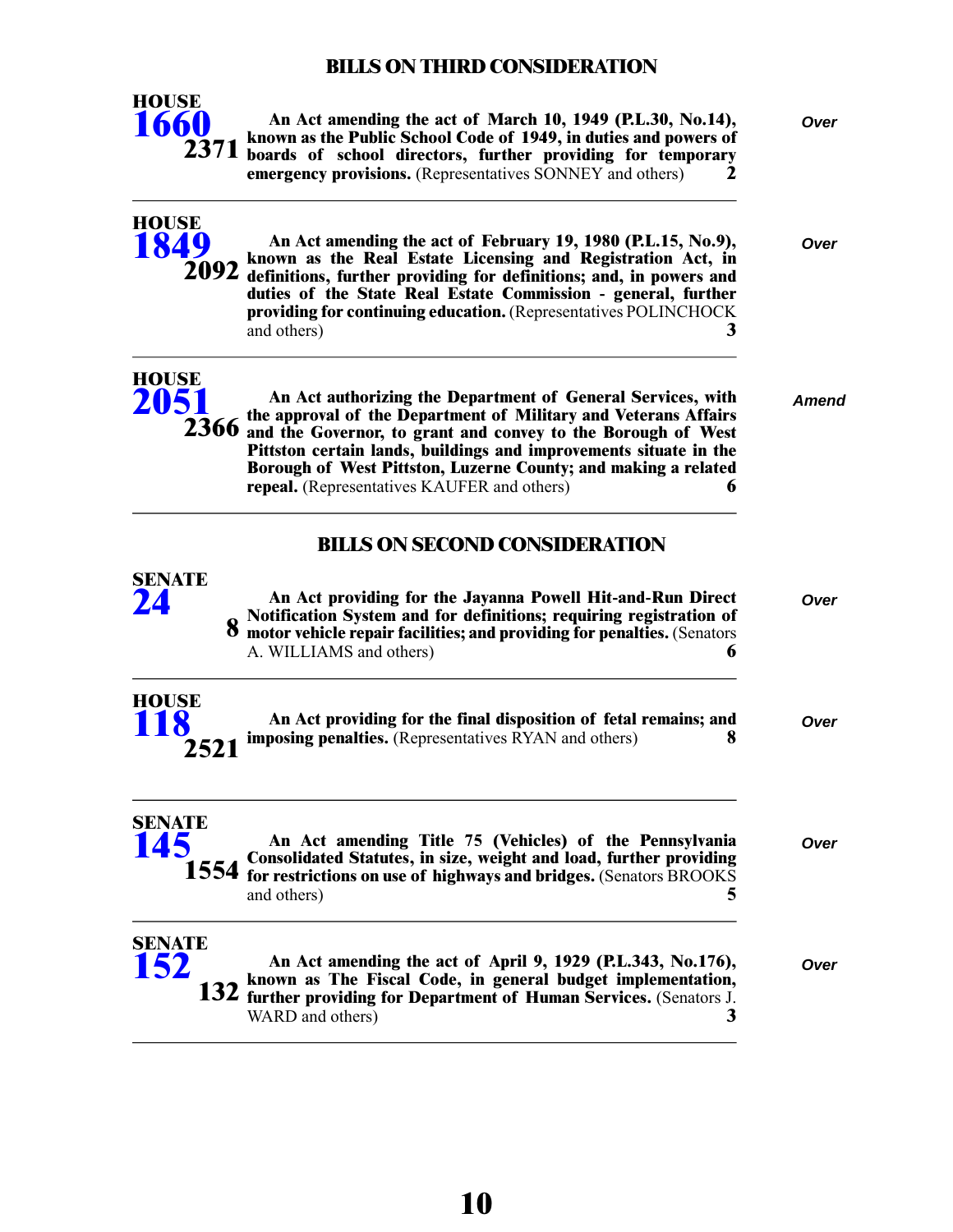| <b>SENATE</b><br>225<br>948  | An Act amending the act of May 17, 1921 (P.L.682, No.284),<br>known as The Insurance Company Law of 1921, in quality healthcare<br>accountability and protection, further providing for definitions and<br>for responsibilities of managed care plans, providing for<br>preauthorization review standards and for preauthorization costs,<br>further providing for continuity of care, providing for step therapy,<br>further providing for required disclosure and for operational<br>standards and providing for initial review of preauthorization<br>requests and adverse determinations, for preauthorization denial<br>grievances and for access requirements in service areas; and making<br>an editorial change. (Senators PHILLIPS-HILL and others)<br>5 | Over                                                     |
|------------------------------|-------------------------------------------------------------------------------------------------------------------------------------------------------------------------------------------------------------------------------------------------------------------------------------------------------------------------------------------------------------------------------------------------------------------------------------------------------------------------------------------------------------------------------------------------------------------------------------------------------------------------------------------------------------------------------------------------------------------------------------------------------------------|----------------------------------------------------------|
| <b>SENATE</b><br>297<br>306  | An Act amending Title 53 (Municipalities Generally) of the<br>Pennsylvania Consolidated Statutes, in consolidated county<br>assessment, further providing for appeals by taxing districts and<br>providing for standards of redress in appeals. (Senators ARGALL<br>and others)<br>8                                                                                                                                                                                                                                                                                                                                                                                                                                                                              | Over                                                     |
| <b>HOUSE</b><br>333<br>2656  | An Act amending the act of March 4, 1971 (P.L.6, No.2), known<br>as the Tax Reform Code of 1971, in personal income tax, further<br>providing for classes of income. (Representatives E. NELSON and<br>2<br>others)                                                                                                                                                                                                                                                                                                                                                                                                                                                                                                                                               | Over                                                     |
| <b>SENATE</b><br>527         | An Act amending the act of March 10, 1949 (P.L.30, No.14),<br>known as the Public School Code of 1949, in educational tax credits,<br>1329 further providing for limitations. (Senators REGAN and others)<br>5                                                                                                                                                                                                                                                                                                                                                                                                                                                                                                                                                    | Over                                                     |
| <b>HOUSE</b><br>581<br>2900  | An Act authorizing local taxing authorities to provide for tax<br>exemptions for improvements to deteriorated areas and dwellings<br>to incentivize the creation and improvement of affordable housing<br><b>units.</b> (Representatives SOLOMON and others)<br>8                                                                                                                                                                                                                                                                                                                                                                                                                                                                                                 | Move Up &<br><b>Re-refer to</b><br><b>APPROPRIATIONS</b> |
| <b>SENATE</b><br>749<br>1584 | An Act amending the act of April 17, 2016 (P.L.84, No.16),<br>known as the Medical Marijuana Act, in preliminary provisions,<br>further providing for definitions; in patients, further providing for<br>prohibitions; and, in miscellaneous provisions, further providing<br>for protections for patients and caregivers. (Senators MENSCH and<br>others)<br>3                                                                                                                                                                                                                                                                                                                                                                                                   | Over                                                     |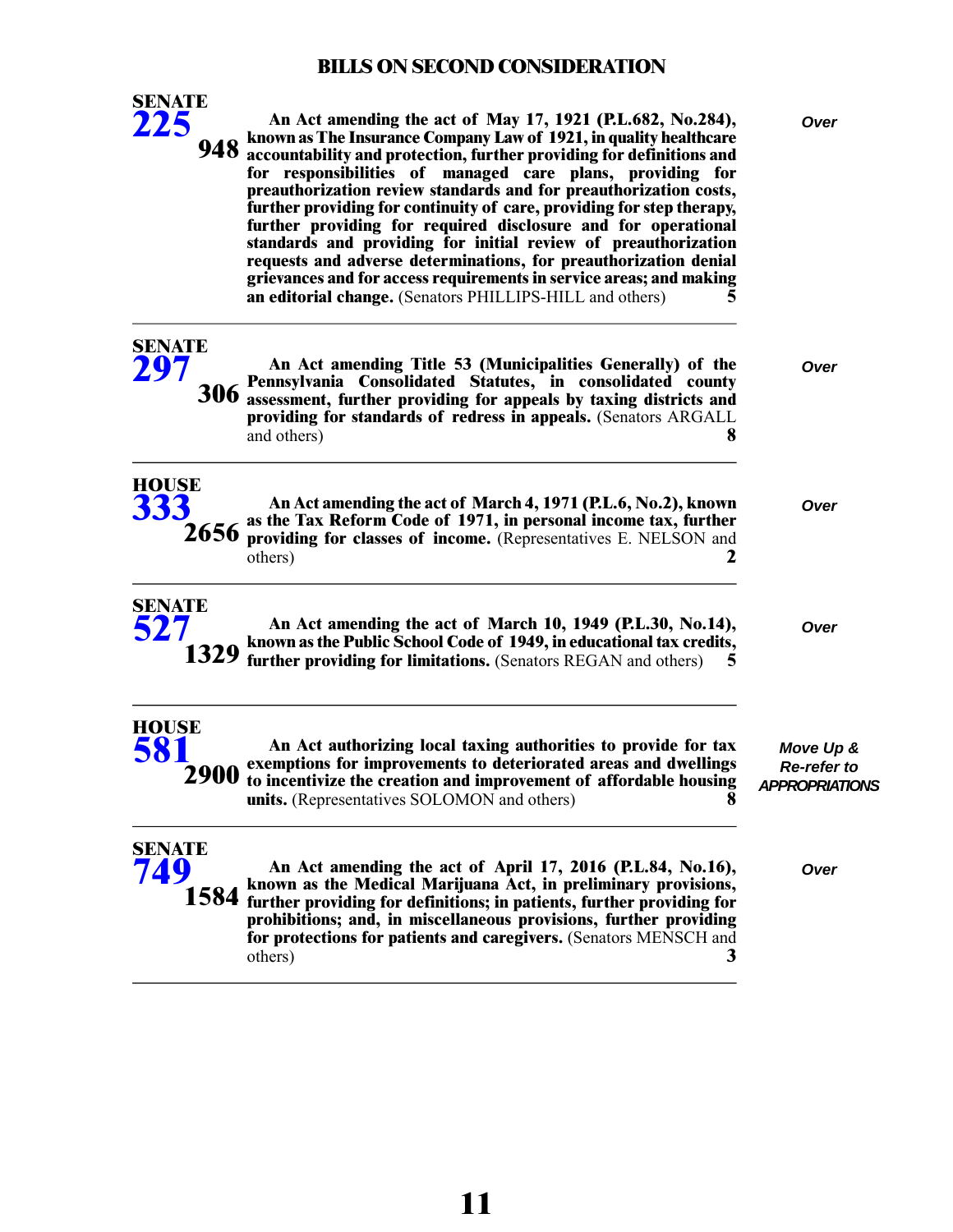

**SENATE [845](/cfdocs/billinfo/billinfo.cfm?syear=2021&sind=0&body=S&type=B&bn=845)**

**SENATE**

**SENATE [965](/cfdocs/billinfo/billinfo.cfm?syear=2021&sind=0&body=S&type=B&bn=965)**

**1038**

**An Act amending the act of November 24, 2004 (P.L.1270,** *Over* **No.153), referred to as the Pennsylvania Amber Alert System Law, establishing the Pennsylvania Green Alert System; and further 873 providing for immunity.** (Senators FONTANA and others) **6**

**An Act amending the act of April 14, 1972 (P.L.233, No.64),** *Over* **known as The Controlled Substance, Drug, Device and Cosmetic Act, further providing for definitions.** (Senators KEARNEY and others) **9**

| SLINALL<br>892 | An Act amending Title 75 (Vehicles) of the Pennsylvania<br>1376 Consolidated Statutes, in special vehicles and pedestrians, providing<br>1376 for electric low-speed scooter pilot program. (Senators LAUGHLIN<br>and others) | Over |
|----------------|-------------------------------------------------------------------------------------------------------------------------------------------------------------------------------------------------------------------------------|------|
| SENATE<br>895  | An Act amending the act of December 17, 1968 (P.L.1224,<br>$\frac{1}{4}$ $\approx$ $\approx$ No.387), known as the Unfair Trade Practices and Consumer                                                                        | Over |

**No.387), known as the Unfair Trade Practices and Consumer Protection Law, providing for collection, verification and disclosure of information by online marketplaces to inform consumers.**(Senators REGAN and others) **2 1590**

**An Act amending Title 75 (Vehicles) of the Pennsylvania** *Over* **Consolidated Statutes, in general provisions, further providing for definitions; in certificate of title and security interests, further providing for content and effect of certificate of title; in rules of the road in general, further providing for platooning; in miscellaneous provisions, further providing for accidents involving death or 1354 personal injury, for accidents involving damage to attended vehicle or property, for duty to give information and render aid, for accidents involving damage to unattended vehicle or property and for immediate notice of accident to police department; in equipment standards, further providing for promulgation of vehicle equipment standards; in inspection of vehicles, further providing for requirement for periodic inspection of vehicles; in size, weight and load, further providing for width of vehicles; and, in highly automated vehicles, further providing for definitions, providing for construction, further providing for Highly Automated Vehicle Advisory Committee and providing for operation of highly automated vehicles without a highly automated vehicle driver, for operation of highly automated vehicles with a highly automated motor vehicle driver, for operation of highly automated motor carrier vehicles, for operation of highly automated transportation network service, for licensing and registration, for insurance, for control and for regulations.** (Senators LANGERHOLC and others) **2**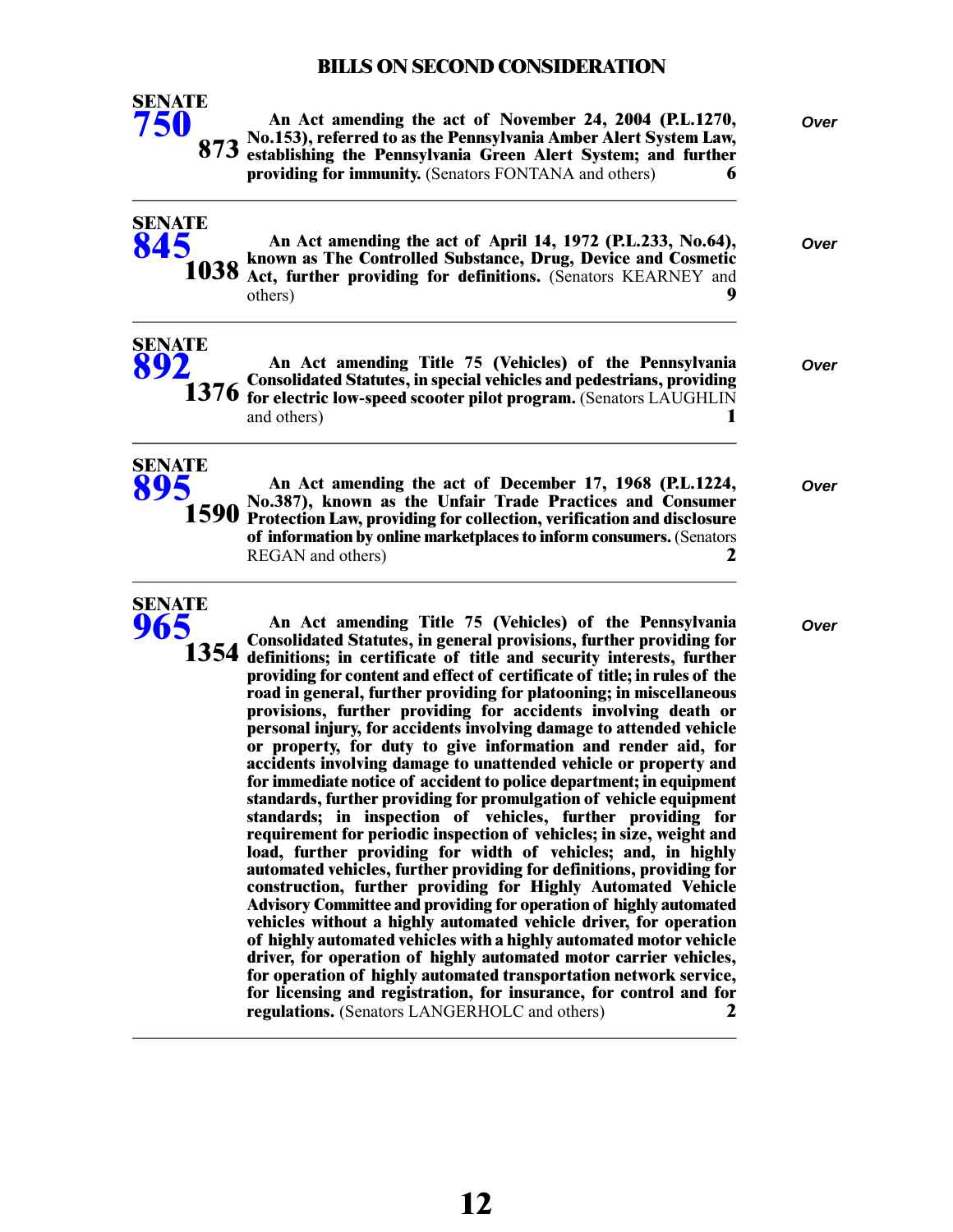

**SENATE [993](/cfdocs/billinfo/billinfo.cfm?syear=2021&sind=0&body=S&type=B&bn=993)**

**SENATE [1018](/cfdocs/billinfo/billinfo.cfm?syear=2021&sind=0&body=S&type=B&bn=1018)**

**An Act amending Title 75 (Vehicles) of the Pennsylvania** *Over* **Consolidated Statutes, in licensing of drivers, further providing for suspension of operating privilege.** (Representatives HENNESSEY and others) **5**

| <b>Table &amp; Off</b> |  |
|------------------------|--|
| Table                  |  |

**An Act amending the act of December 5, 1936 (2nd Sp.Sess., 1937 P.L.2897, No.1), known as the Unemployment Compensation 1287** Law, in preliminary provisions, further providing for definitions. (Senators J. WARD and others) **10**

**An Act amending Title 25 (Elections) of the Pennsylvania** *Over*

**Consolidated Statutes, in registration system, further providing for 1555** SURE system; in voter registration, further providing for approval **of registration applications; in changes in records, further providing for death of registrant; in provisions contingent on Federal law, further providing for removal of electors; and making a related repeal.** (Senators AUMENT and others) **5**



**SENATE [1032](/cfdocs/billinfo/billinfo.cfm?syear=2021&sind=0&body=S&type=B&bn=1032)**

**An Act amending Titles 42 (Judiciary and Judicial Procedure)** *Over* **and 75 (Vehicles) of the Pennsylvania Consolidated Statutes, in sentencing, further providing for sentence of total confinement; in licensing of drivers, further providing for driving while operating privilege is suspended or revoked and for ignition interlock limited license; and, in driving after imbibing alcohol or utilizing drugs, further providing for ignition interlock.** (Senators PHILLIPS-HILL and others) **1**

**An Act amending Title 3 (Agriculture) of the Pennsylvania** *Over* **Consolidated Statutes, providing for licensing and regulation of agricultural commodity handlers; creating an Agricultural Commodity Indemnity Fund; and providing for penalties and enforcement.** (Senators SCHWANK and others) **6 1340**



**An Act amending the act of April 9, 1929 (P.L.177, No.175),** *Over* **known as The Administrative Code of 1929, in powers and duties of the Department of Health and its departmental administrative and advisory boards, providing for administration of COVID-19 antigen tests.** (Senators BROOKS and others) **9**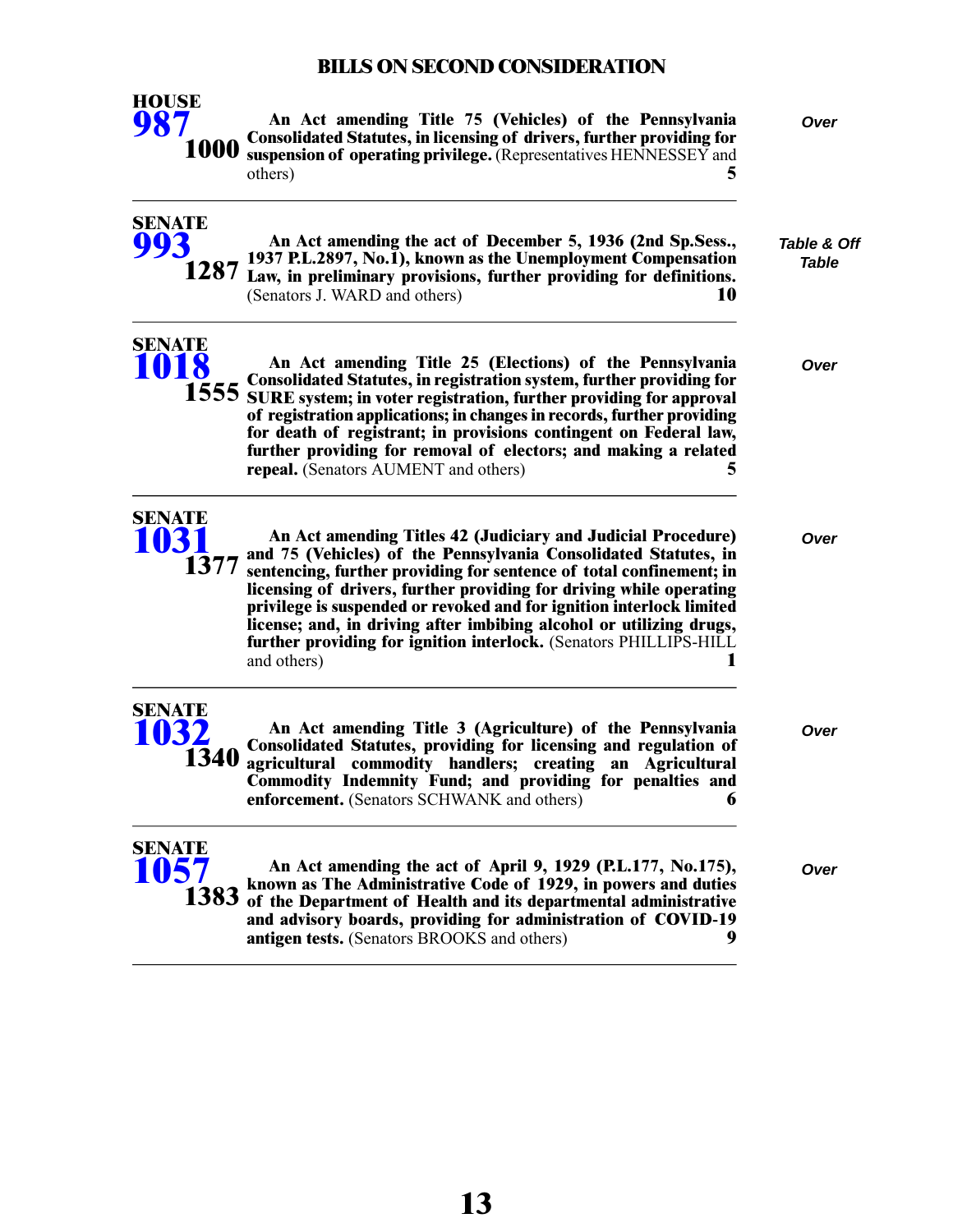

**HOUSE**

*APPROPRIATIONS* **An Act amending the act of December 5, 1936 (2nd Sp.Sess., 1937 P.L.2897, No.1), known as the Unemployment Compensation 1546** Law, in compensation, further providing for ineligibility for **compensation; and, in shared-work program, further providing for shared-work plan requirements, for effective period of shared-work plan and for participating employer responsibilities.** (Senators BAKER and others) **6** 

#### **An Act amending the act of December 20, 1982 (P.L.1404,** *Over* **No.325), known as the Self-Service Storage Facility Act, further providing for owner's lien, for enforcement of lien, for notice, for advertisement of sale and for location of sale.** (Representatives GILLESPIE and others) **2 [1103](/cfdocs/billinfo/billinfo.cfm?syear=2021&sind=0&body=H&type=B&bn=1103) 1140**



**An Act designating Hershey's Kisses as the official State candy** *Over* **of the Commonwealth of Pennsylvania.** (Senators COLLETT and **1457** others) **5** 



**An Act amending the act of May 1, 1933 (P.L.216, No.76), known as The Dental Law, further providing for general powers of the State Board of Dentistry.** (Senators MARTIN and others) **2**

*Move Up & Re-refer to APPROPRIATIONS*

*Move Up & Re-refer to*

| <b>SENATE</b> |  |
|---------------|--|
| 80            |  |
|               |  |
| 538           |  |

**SENATE [1191](/cfdocs/billinfo/billinfo.cfm?syear=2021&sind=0&body=S&type=B&bn=1191)**

| <b>TION</b>           | THE TIGHT MINUTES OF A CONSTRUCT 2 IN 2001 (INDITE: 0)<br>No.153), referred to as the Pennsylvania Amber Alert System Law,<br>1538 establishing the Pennsylvania Silver Alert System; and further<br>providing for immunity. (Senators BROWNE and others)<br>6 | vvu  |
|-----------------------|----------------------------------------------------------------------------------------------------------------------------------------------------------------------------------------------------------------------------------------------------------------|------|
| <b>SENATE</b><br>1188 | An Act providing for patient access to diagnostics and treatments<br>1585 for Lyme disease and related tick-borne illnesses; and requiring 1585 health care policies to provide certain coverage. (Senators BROOKS                                             | Over |
|                       | and others)                                                                                                                                                                                                                                                    |      |
|                       |                                                                                                                                                                                                                                                                |      |

**An Act amending the act of November 24, 2004 (P.L.1270,** *Over*

**An Act providing for sport activities in public institutions of** *Over* **higher education and public school entities to be expressly designated male, female or coed; and creating causes of action for harm suffered by designation.** (Senators J. WARD and others) **4 1562**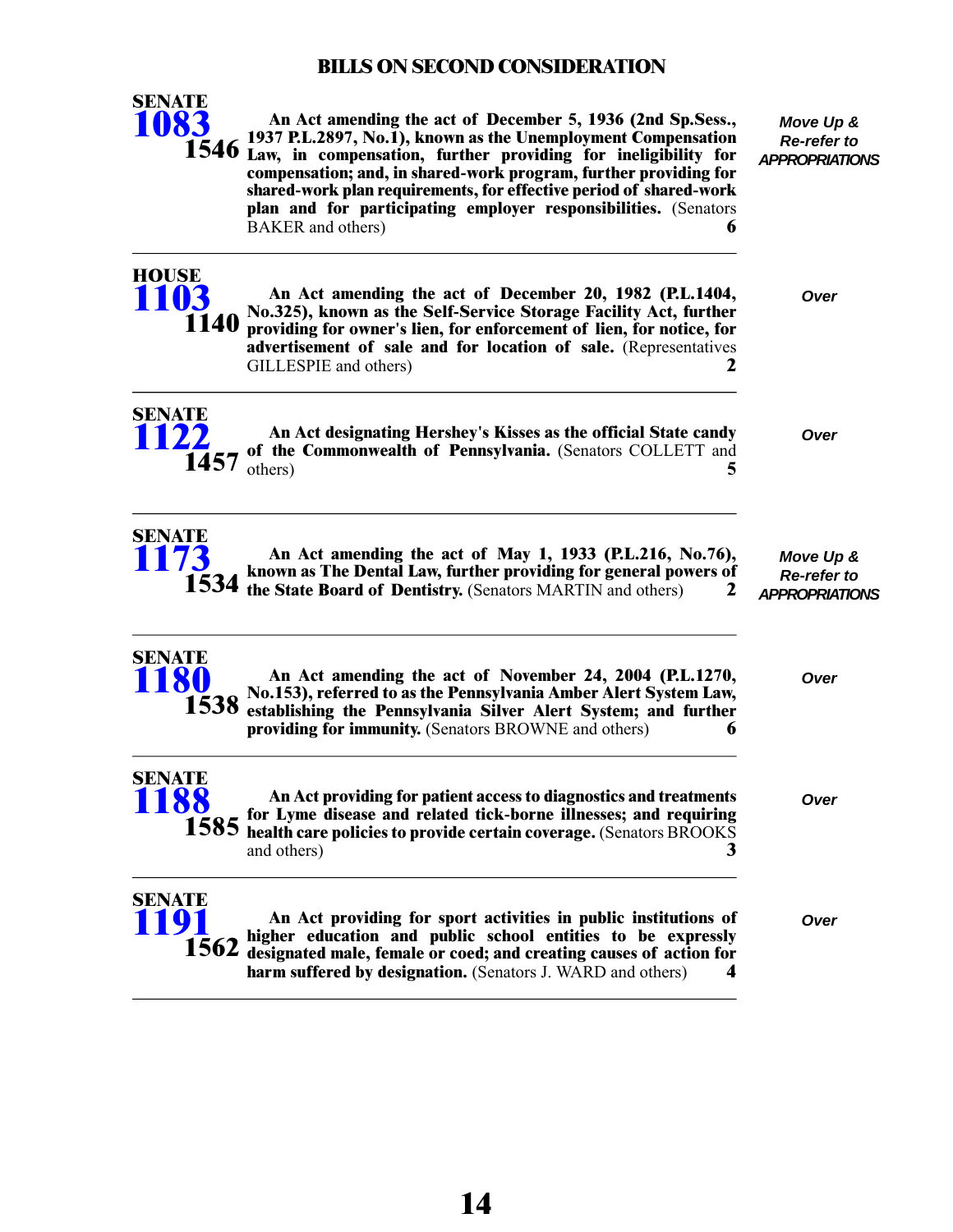

**HOUSE [1594](/cfdocs/billinfo/billinfo.cfm?syear=2021&sind=0&body=H&type=B&bn=1594)**

**HOUSE**

**An Act amending Title 18 (Crimes and Offenses) of the** *Over* **Pennsylvania Consolidated Statutes, in abortion, further providing for definitions, for medical consultation and judgment and for reporting.** (Representatives KLUNK and others) **7**

**An Act amending the act of December 17, 1968 (P.L.1224,** *Over* **No.387), known as the Unfair Trade Practices and Consumer Protection Law, providing for collection, verification and disclosure of information by online marketplaces to inform consumers.**

(Representatives TOMLINSON and others) **2**

**[1615](/cfdocs/billinfo/billinfo.cfm?syear=2021&sind=0&body=H&type=B&bn=1615) 2990**

**2989**

**An Act amending the act of April 12, 1951 (P.L.90, No.21), known as the Liquor Code, in licenses and regulations and liquor, alcohol and malt and brewed beverages, further providing for breweries.** (Representative TOPPER) **2**

*Move Up & Re-refer to APPROPRIATIONS*



**An Act amending the act of June 3, 1937 (P.L.1333, No.320),** *Over* **known as the Pennsylvania Election Code, in the Secretary of the** 2352 Commonwealth, further providing for powers and duties of the **Secretary of the Commonwealth; and, in county boards of elections, further providing for powers and duties of county boards.** (Representatives E. NELSON and others) **4**

## **RESOLUTIONS**

**A Concurrent Resolution petitioning the Congress of the United States to call a Convention for proposing amendments pursuant to Article V of the Constitution of the United States limited to proposing amendments that impose fiscal restraints on the Federal Government, limit the power and jurisdiction of the Federal Government and limit the terms of office for its officials and for members of Congress.** (Senators DUSH and others) **1 SENATE 1005**



**[152](/cfdocs/billinfo/billinfo.cfm?syear=2021&sind=0&body=S&type=R&bn=152)**

**A Resolution directing the Joint State Government Commission to conduct a study of the economic, environmental and health impacts relating to development of the critical mineral industry in this Commonwealth.** (Senators DUSH and others) **5**